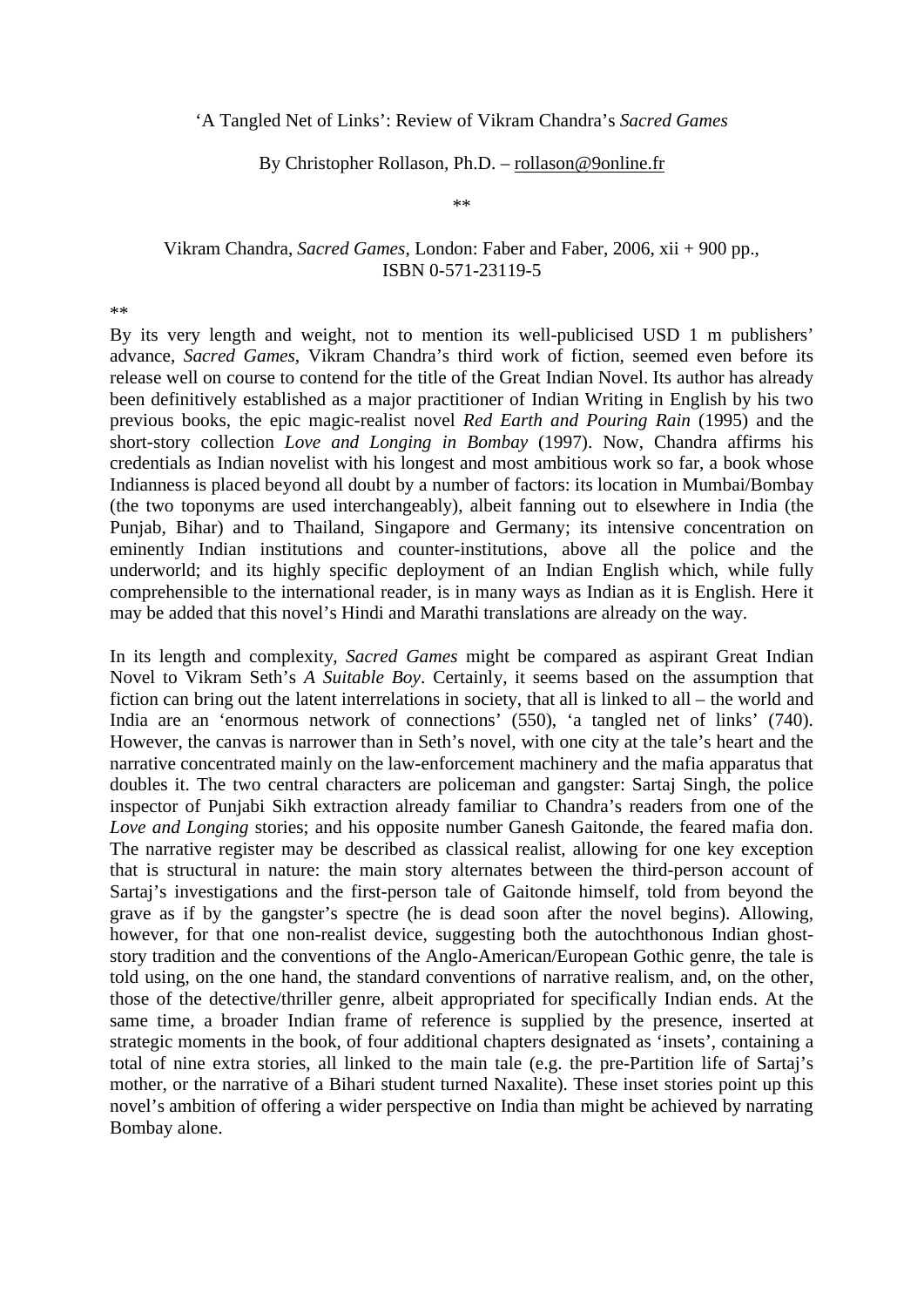*Sacred Games* activates the conventions of the thriller genre only to deconstruct them. Almost from the outset, the reader, like Sartaj, knows that Gaitonde has killed himself in his bunker in the suburb of Kailashpada, having phoned the inspector and, in effect, invited him to take cognisance of his last moments. Dead by his side is found Jojo Mascarenas, a well-known Bombay madame. The enigma thus concerns not what happened but why; and yet all Sartaj's best efforts to solve the puzzle, even with the assistance of Anjali Mathur, a hyper-brilliant JNU woman graduate and rising star in India's intelligence apparatus, come to naught. Or: they come to naught for Sartaj, but not for the reader. For, thanks to the novel's device of alternating narrations, the reader – but not Sartaj – in the end comes to know how and why Gaitonde eliminated both himself and Jojo. The detective conventions are thus, at one and the same time, both flouted and fulfilled.

Chandra's novel might, indeed, be read as almost an anti-detective story, if we consider that effectively Sartaj and Gaitonde never really meet. They beyond all doubt double each other, like Porfiry and Raskolnikov in Dostoyevsky's *Crime and Punishment*, or Conan Doyle's Holmes and Moriarty, or Dupin and D- in Poe's 'The Purloined Letter'. Edgar Allan Poe is of course known as the father of the Western detective story; and yet there is perhaps a still apter comparison than with his recognised performances in that genre. Poe also wrote 'The Man of the Crowd', a disturbing tale in which the narrator pursues, across London, an enigmatic old man who appears to be his spiritual double yet with whom he never exchanges a word. In *Sacred Games*, Sartaj is in numerous ways doubled by Gaitonde. Objectively, both policeman and gangster, their actions determined by their respective systems, resort as a matter of routine to extortion, intimidation and physical violence. These parallels are underlined in the text by, for instance, both at different moments posing as an import-export businessman (567, 583). Sartaj is as if sucked into the pursuit of his own second self, and the similarity is underscored by the two being involved, if in different ways, with the sisters Jojo and Mary Mascarenas – Gaitonde with Jojo as a madame, the divorced Sartaj more directly with Mary as his lover, in a relationship that arises out of his investigation of her sister's death. However, as in Poe's 'The Man of the Crowd', the two do not truly meet. Sartaj 'meets' Gaitonde as duty policeman at a darshan of the latter's spiritual master, Guru-ji, but while Ganesh knows who the Sikh officer is, the reverse is not the case; in their final confrontation at the bunker, they interact only through the loudspeaker Gaitonde has installed on the outside. It is, ultimately, only the reader who can fully connect them.

The same reader may, of course, legitimately interrogate the nature of Gaitonde's and Sartaj's India. This is an India of institutions signified with endless English-language acronyms, many inherited from the British; of a corrupt but unpredictable Bollywood where Gaitonde can happily bankroll a film which nonetheless proves a commercial flop; of the Internet and mobile phones; and of a spirituality that by turns appears as authentic and deceptive. The figure of Guru-ji, a magnetic spiritual master, wheelchair-bound yet able to enthrall thousands, with a network of ashrams all over India, dominates much of the book. Under the influence of Guru-ji's end-of-time philosophy ('In Kaliyug, there are no simple acts' – 553), Ganesh mutates from secular don into an exponent of Hindutva, only to discover that the spiritual movement is a cover for the politically motivated fomenting of fake Islamist movements and, even worse, trafficking in nuclear materials. He turns against his master to the point of intimidating and eliminating the guru's own key followers. In the end, this whole ramifying web of relations, this nexus in which, Sartaj himself at one point thinks, 'these